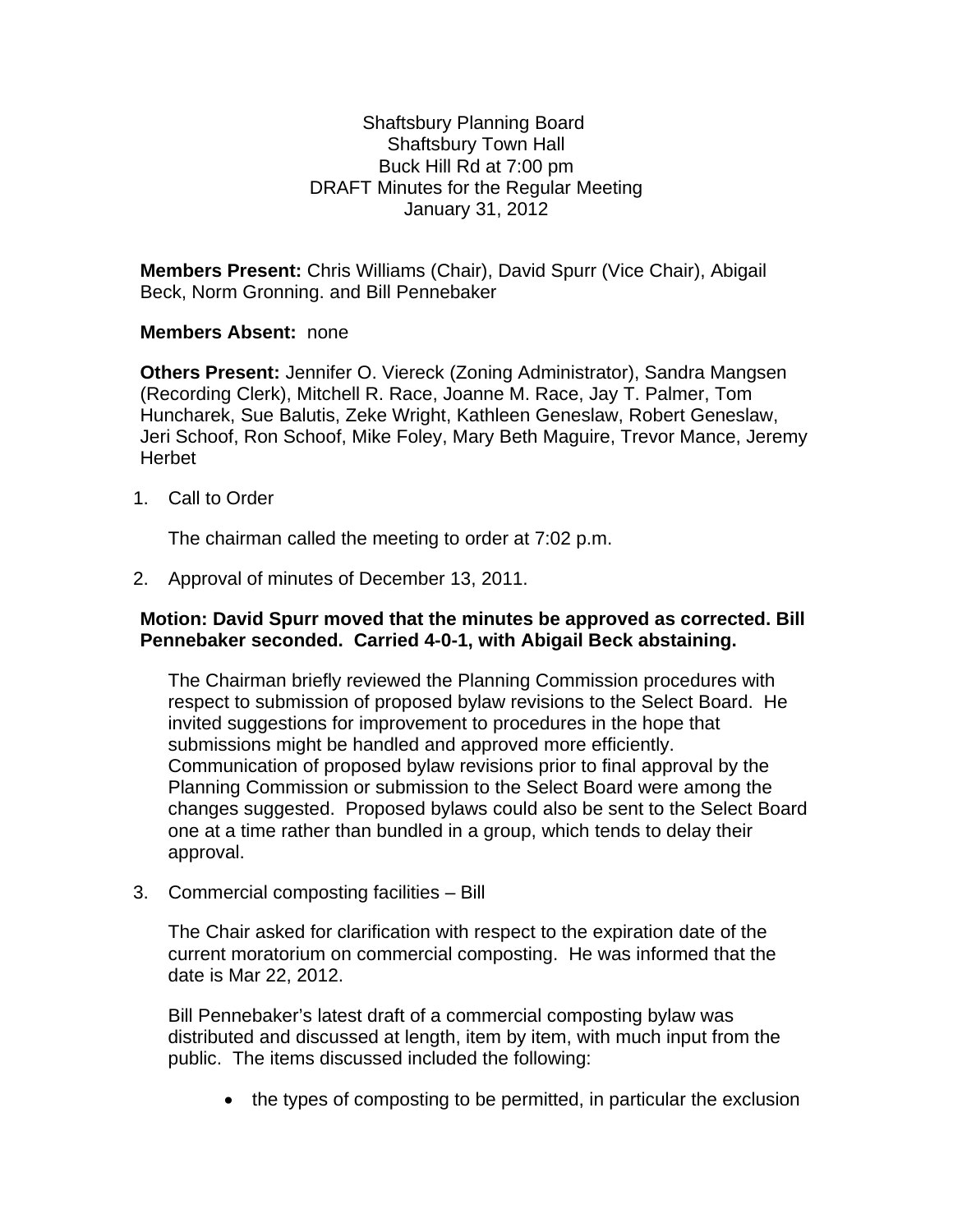of animal mortality and sewage sludge;

Bill noted that there are state restrictions on what animal remains can go into compost.

• the possibility of considering potential commercial composting sites in areas other than industrial districts, for example in currently unused gravel pits now zoned as rural residential;

Abigail noted the possibility of leaching into the groundwater as a potential problem with such sites, especially given that state regulations are not protective of groundwater. In this regard it was also noted that the Town Plan limits regional solid waste sites (of which commercial composting is one type) to industrial zones I and II, eliminating gravel pits from consideration given their zoning as rural residential.

• a concern that restrictions on composting might be made more severe than those on other operations in industrial zones, perhaps without good reason;

There was discussion of the usefulness (or lack thereof) of regulating the size of a composting operation by means of limiting the amount of material coming into the site in relation to the size of the lot. The question involves the degree to which any such regulation might be considered arbitrary, given that improved technology might allow a more intensive operation. Abigail will produce a diagram of how a 5000-yard commercial composting facility might look on a four-acre lot, considering all of the activities that would be required, which would serve as a visual aid.

 the question of setbacks in industrial zones and for commercial composting therein;

Here again the question is whether or not compositing facilities require more restrictive regulation than do general industrial uses, and specifically other solid waste uses. There was discussion of the proposal that setbacks of 175 feet from a public roadway and 400 feet from a residential or roadside commercial lot line would be adequate. Jennifer Viereck noted that state regulation even for large scale composting facility is 100' from a public road and 300' from a residence. Some expressed concern that the DRB may reduce setbacks by as much as 25% under some conditions suggests that it is important to maintain the 400-foot setback from residential lot lines.

possible need to consider setbacks from streams and bodies of